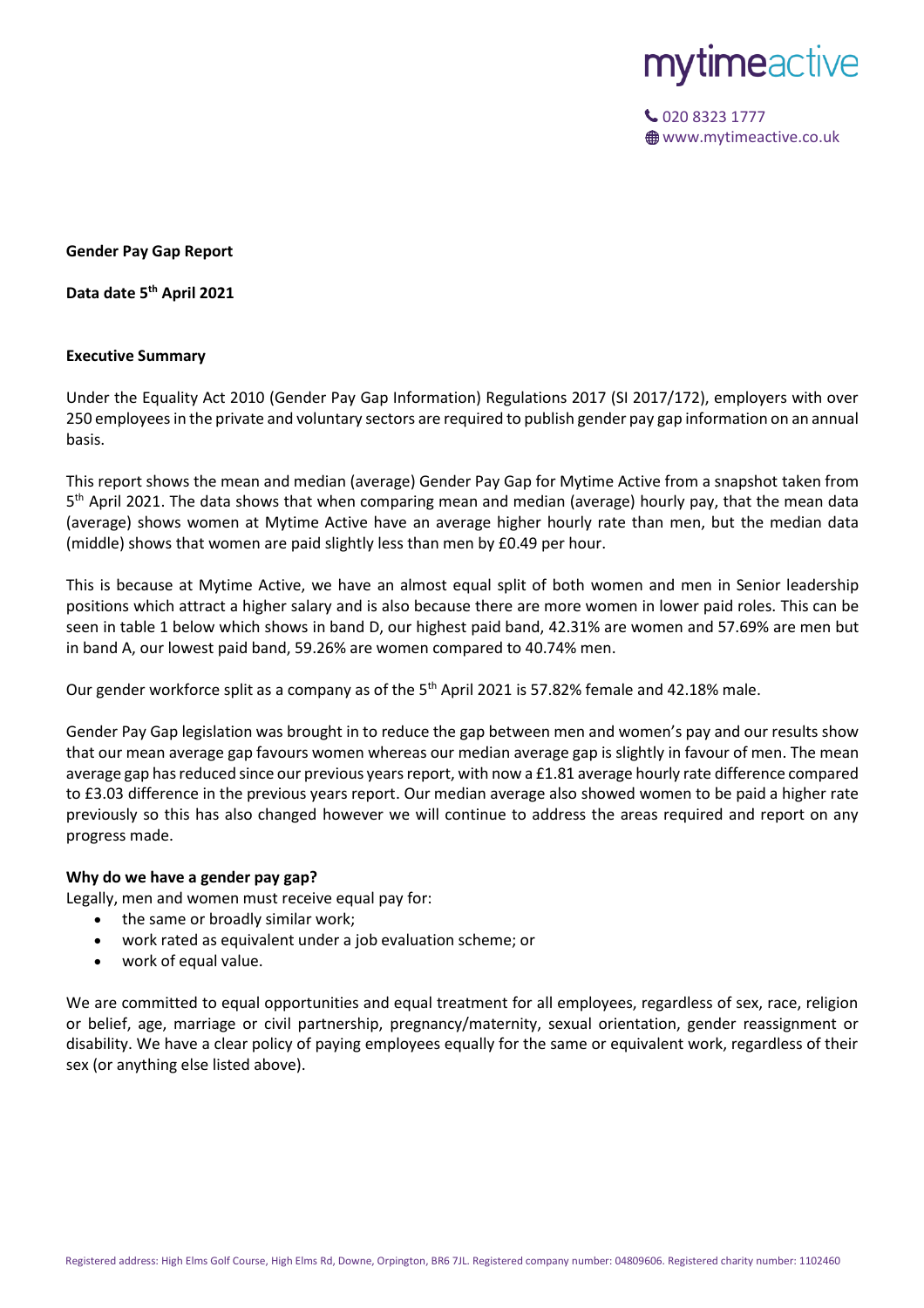

#### **Table 1: Pay quartiles by gender**

This table shows our workforce divided into four equal-sized groups based on hourly pay rate. Band A includes the lowest-paid 25% of employees (the lower quartile) and band D covers the highest-paid 25% (the upper quartile).

| <b>Band</b> | <b>Males</b> | <b>Females</b> | What is included in this band?                                                                                   |
|-------------|--------------|----------------|------------------------------------------------------------------------------------------------------------------|
| A           | 40.74%       | 59.26%         | All employees whose standard hourly rate is within the lower quartile                                            |
| B           | 62.96%       | 37.04%         | All employees whose standard hourly rate is more than the lower<br>quartile but the same or less than the median |
|             | 55.6%        | 44.44%         | All employees whose standard hourly rate is more than the median but<br>the same or less than the upper quartile |
| D           | 57.69%       | 42.31%         | All employees whose standard hourly rate is within the upper quartile                                            |

A quartile is one of four equally sized groups created when you divide a selection of numbers that are in ascending order into four. The "lower quartile" is the lowest group. The "upper quartile" is the highest group. The figures in this table have been calculated using the standard methods used in the Equality Act 2010 (Gender Pay Gap Information) Regulations 2017.

# **Data Analysis**

This is our annual gender pay gap report for the snapshot date of 5 April 2021.

- Our mean gender pay gap is -12.2%
- This means that on average females are paid £1.81 more per hour than males.
- Our median gender pay gap is 4.4%
- This means that on average males are paid £0.49 more than females.
- The median is the middle value when a data set is ordered from least to greatest
- This data shows that when comparing mean and median (average) hourly pay, that women at Mytime Active have a mean average higher hourly rate than men but the median figure shows that we have more women in our lower paid roles.
- As we do not provide employees with a bonus scheme, we do not have bonus scheme metrics to report on.
- Our gender workforce split as a company as of the  $5<sup>th</sup>$  April 2021 is 57.82% female and 42.18% male.

NB: The **mean** (average) of a data set is found by adding all numbers in the data set and then dividing by the number of values in the set. The **median** is the middle value when a data set is ordered from least to greatest

We are confident that our gender pay gap is not because we pay men and women differently for the same or equivalent work. Instead, our gender pay gap is because men and women work in different roles and those roles have different salaries. Across the UK economy, men are more likely than women to be in senior roles (especially very senior roles at the top of organisations). This is not the case within Mytime Active. At Mytime Active, we have both women and men in Senior leadership positions. This can be seen in table 1 which shows in band D, our highest paid band, 42.31% are women and 57.69% are men.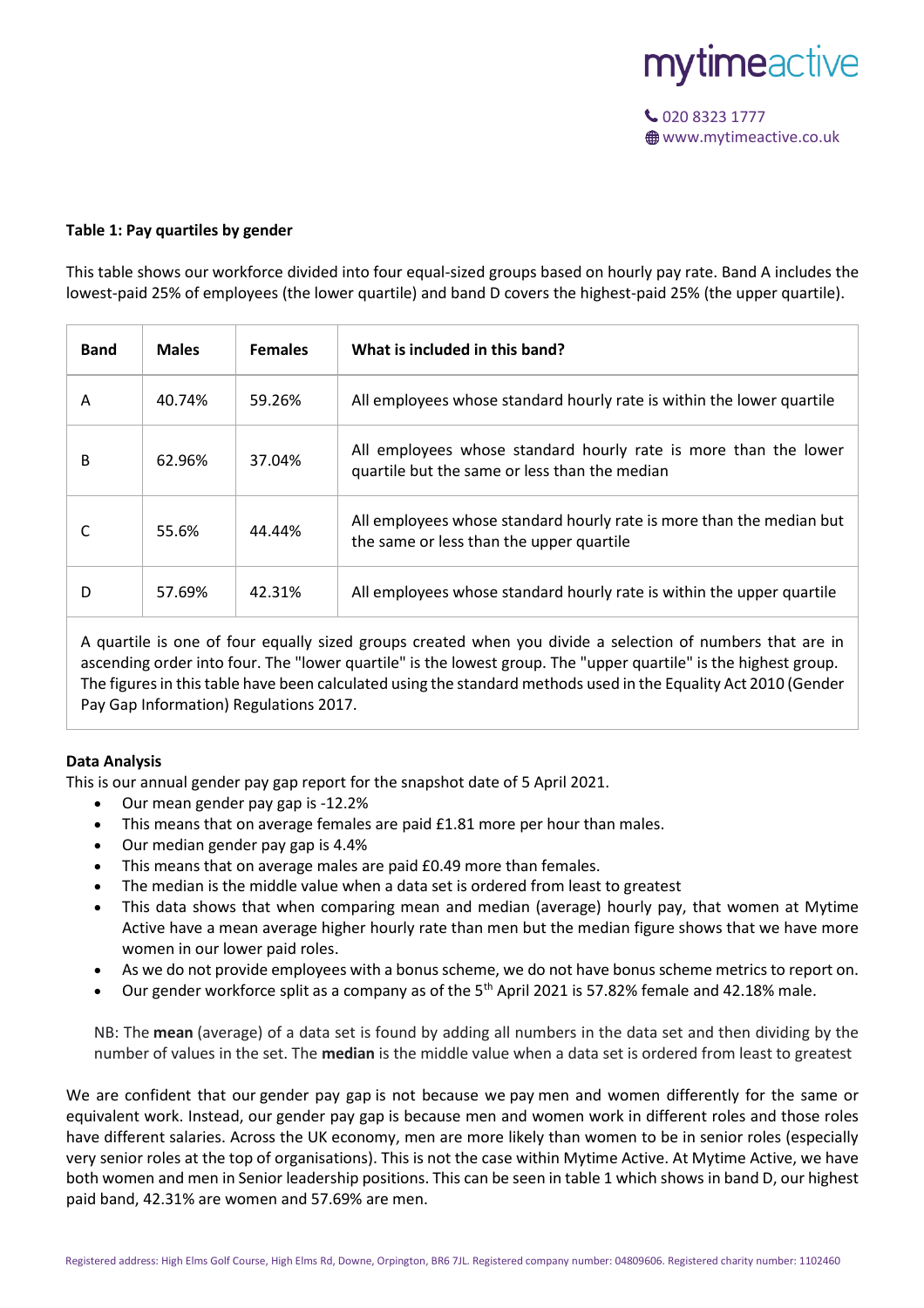

020 8323 1777 **<sup>●</sup>** www.mytimeactive.co.uk

The table above shows our workforce divided into four equal-sized groups based on hourly pay rate. Band A includes the lowest-paid 25% of employees (the lower quartile) and band D covers the highest-paid 25% (the upper quartile). If we had no gender pay gap, there would be an equal ratio of men to women in each band. However, instead, 59.26% of the employees in band A are women and 40.74% men. The percentage of male employees increases in band B to 62.96% and then decreases to 55.6% in band C and 57.69% in band D. Therefore, this table shows that women at Mytime active occupy 59.26% of the lowest paid jobs as well as nearly half of the of the highest paid jobs at 42.31%.

# **How does our gender pay gap compare with previous years?**

The following table provides a year on year overall comparison and demonstrates the closing of the gap.

### **Table 2: Comparison with last year**

| Year               | % Male | % Female | Mean gender pay gap | Median gender pay gap |
|--------------------|--------|----------|---------------------|-----------------------|
| <b>5 April '21</b> | 42.18  | 57.82    | $-12.2$ (£1.81)     | -72                   |
| 5 April '20        | 33.3   | 66.7     | $-26.4$ (£3.03)     | $4.4$ (£0.49)         |

# **How does our gender pay gap compare with that of others?**

The gender pay gap for the whole economy (according to the October 2021 Office for National Statistics (ONS) Annual Survey of Hours and Earnings (ASHE) figures) is 15.4%. At 4.4%, our median gender pay gap is lower than the whole economy and our mean gender pay gap has the opposite trend of women being paid a higher average salary.

#### **Table 3: Comparison with other organisations**

|                          | Our<br>organisation | 2021 ONS ASHE<br>whole economy | <b>Our Industry</b><br>(Sports activities and<br>amusement and recreation<br>activities) | <b>Our Industry</b><br>(Fitness Facilities) |
|--------------------------|---------------------|--------------------------------|------------------------------------------------------------------------------------------|---------------------------------------------|
| Mean gender<br>pay gap   | $-12.2%$            | 14.9%                          | N/a                                                                                      | 26.1%                                       |
| Median gender<br>pay gap | 4.4%                | 15.4%                          | 11.8%                                                                                    | 12.8%                                       |

# **What are we doing to address our gender pay gap?**

Whilst our gender pay gap continues to compare favourably with others, we are committed to doing everything we can to reduce the gap. However, we also know that the sector in which we operate can potentially skew the data and that trying to address gaps is a difficult task. For example, we have no control over what people choose to study or the career choices that they make.

So far, we are

- Evaluating job roles as part of benchmarking
- Ensuring recruitment reaches diverse sectors of local population